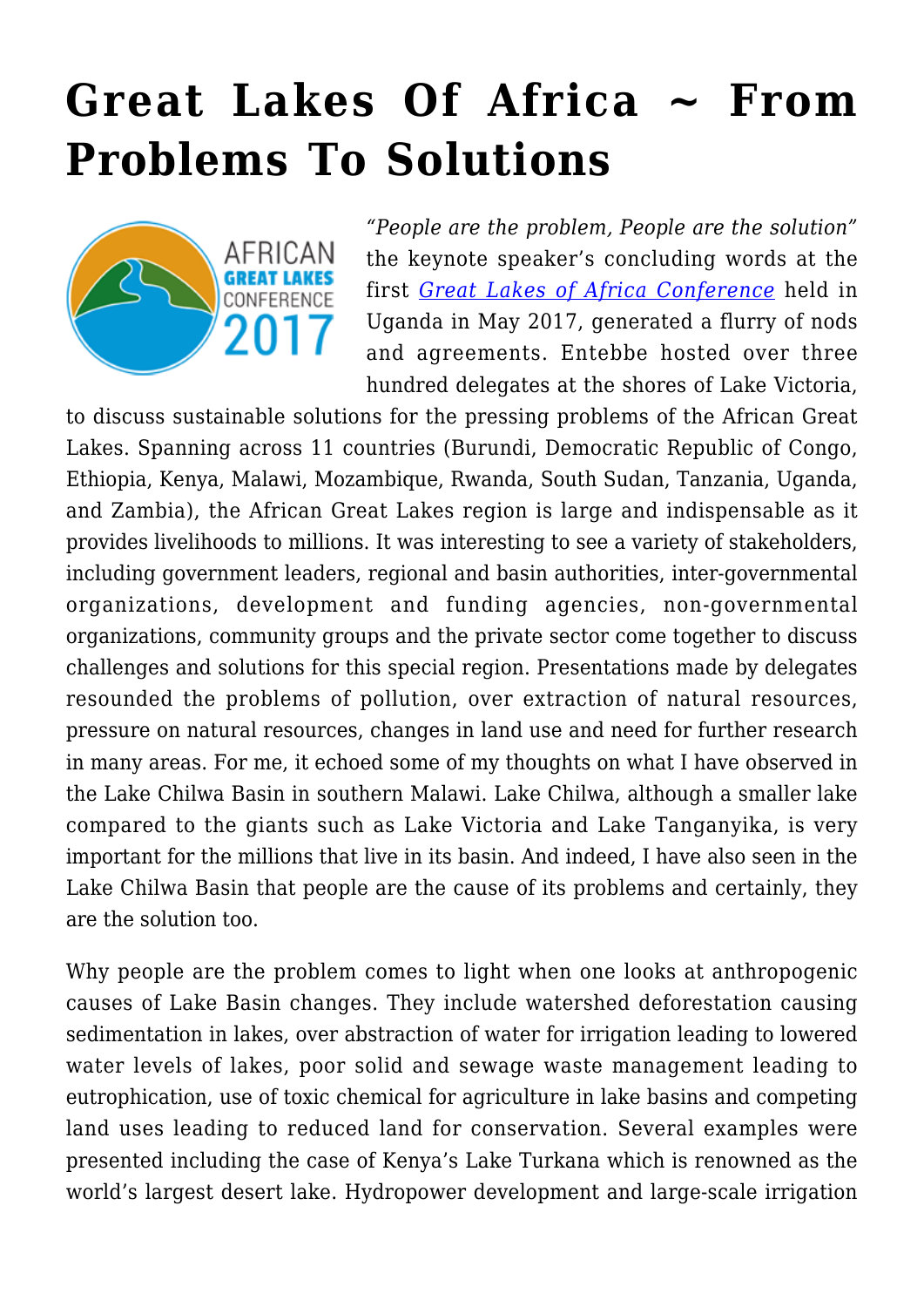plantations have depleted river inflow into the lake. As a result, the lake level has already fallen two metres, and the local fishing industry has taken a toll. It was chilling to hear at the conference that this lake has been likened to "an African Aral Sea in the making". Nearby, at Lake Victoria, which employs over 1 million people, over the years, impacts of eutrophication and climate change, are threatening its critical ecosystem services. While, Lake Tanganyika has experienced various ecological changes including lake warming and heavy pressure on various fisheries resources. Lake Malawi is also no exception, where degraded habitats, declining fish stocks and agriculture runoff into the lake all threaten livelihoods of those depending on this lake. Almost all presenters accepted that rapid population growth in the region puts tremendous pressure on the natural resources in the ecosystems. Some called for an integrated approach, where women's needs especially that of family planning should be considered and population numbers managed.

The flip side of the coin is how people become the solution in the Great Lakes region. This was narrated by many presenters with examples of success stories across the great lakes region, which was inspirational. I listened to presenters from Birdlife International, who spoke about using the concept of "Altitudinal gradients" within the African Great Lakes Region (AGLR) which have extraordinary Biodiversity and Ecosystem Service Values. The CRAG (Climate Resilient Altitudinal Gradients) approach uses multi-scale landscape units with a minimum altitudinal range of 1,000 meters to come up with a CRAG Intevention Plan (CIP), which is spatially explicit and designed to enhance climate resilience based on the best available scientific and socio-economic evidence. This has helped deal with soil erosion and sedimentation in the rivers and lakes and examples from Kivu-Rusizi Watersheds was provided. Elsewhere in Uganda, Rwanda and Malawi, development of best practices for cage fish farming has helped to increase fish production. While at Lake Tanganyika, Collaborative Fisheries Management (CFM) is bearing fruit and communities are gaining improved awareness on fisheries policies. Successes from Lake Malawi was reported regarding community-managed fish sanctuaries; ecosystem and rights based approach to participatory fisheries management; integrated multipletechnology catchment activities to protect key fish breeding grounds; and improved fish handling and processing techniques, such as Vessel Monitoring System (VMS) to manage commercial trawlers and reduce conflicts between artisanal and commercial fishermen. Good science is being combined with local